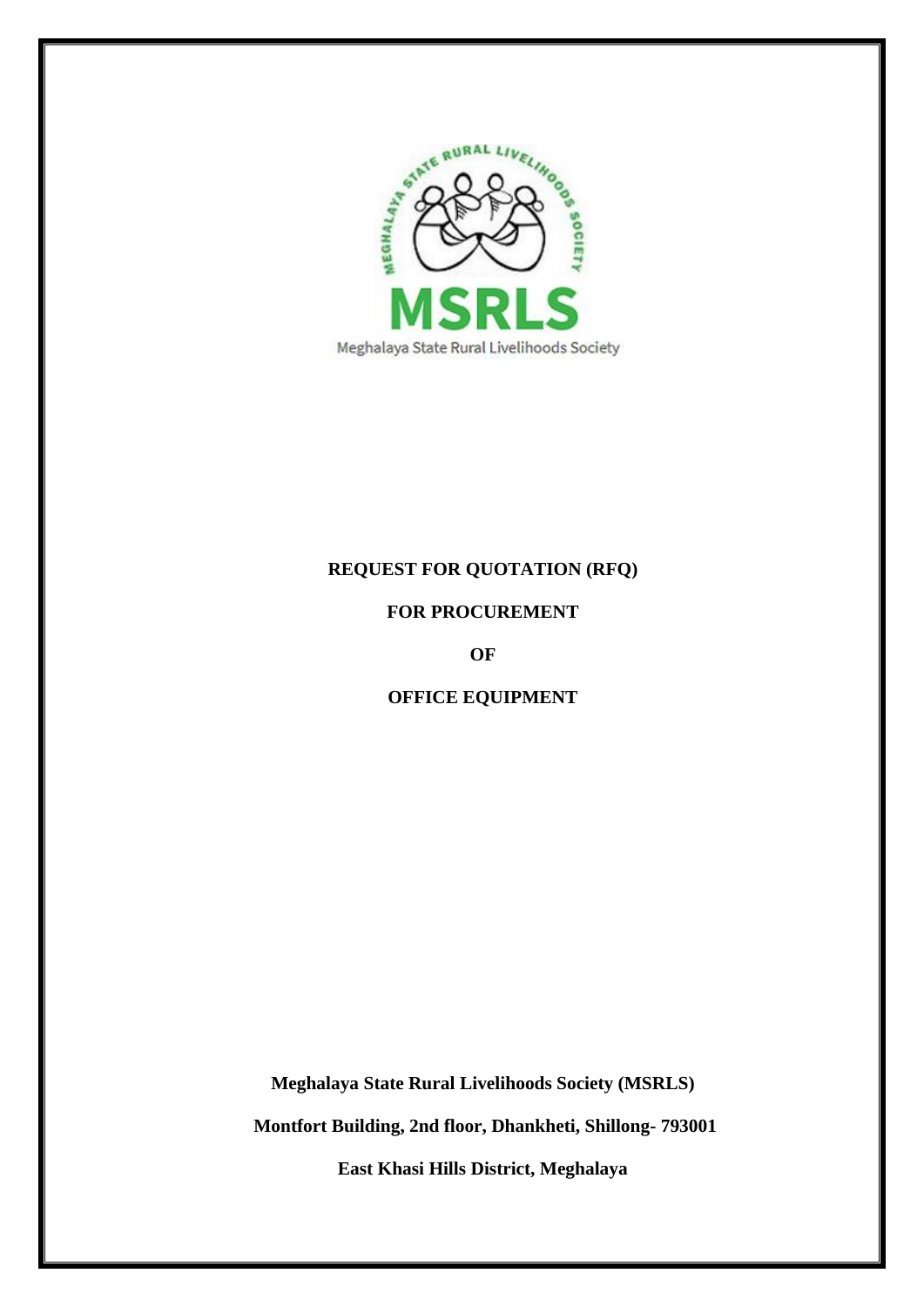# **Detail of Events**

| <b>SI</b>      | <b>Particulars</b>                                                                                                                                                                         | <b>Remarks</b>                                                                                                                                                                                                  |
|----------------|--------------------------------------------------------------------------------------------------------------------------------------------------------------------------------------------|-----------------------------------------------------------------------------------------------------------------------------------------------------------------------------------------------------------------|
| N <sub>0</sub> |                                                                                                                                                                                            |                                                                                                                                                                                                                 |
| $\mathbf{1}$   | Contact details of issuing department Chief Executive Officer,<br>Email address for<br>sending<br>kind of correspondence<br>any<br>regarding this RFQ<br>and<br>for<br>submission of Bids) | (Name, Designation, Mobile No., Meghalaya State Rural Livelihood Society,<br>Montfort Building, 2nd floor,<br>Dhankheti, Shillong- 793001,<br>East Khasi Hills District,<br>Meghalaya                           |
|                |                                                                                                                                                                                            | Email: msrls2011@gmail.com<br>Email: mismeghalaya@gmail.com<br>Phone no: 0364-2502130                                                                                                                           |
| $\overline{2}$ | <b>Bid Document Availability</b><br>including changes/amendments, if<br>any to be issued                                                                                                   | RFQ may be downloaded from MSRLS<br>website https://msrls.nic.in/                                                                                                                                               |
| 3              | Date of Issue of RFQ                                                                                                                                                                       | 08-July-2021                                                                                                                                                                                                    |
| $\overline{4}$ | Last date for requesting clarification                                                                                                                                                     | Upto 3:30 PM on 15-July-2021                                                                                                                                                                                    |
|                |                                                                                                                                                                                            | All communications regarding points /<br>queries requiring clarifications shall be<br>given in writing or by e-mail.                                                                                            |
| 5              | Last date and time for Bid submission                                                                                                                                                      | Upto 3:30 PM on 23-July-2021                                                                                                                                                                                    |
| 6              | Date and Time of opening of<br><b>Technical Bids</b>                                                                                                                                       | At 4:00 PM on 23-July-2021                                                                                                                                                                                      |
|                |                                                                                                                                                                                            | Authorized representatives of Bidders may<br>be present during opening of the Technical<br>Bids. However, Technical Bids would be<br>opened even in the absence of any or all of<br>the Bidder representatives. |
| $\overline{7}$ | <b>Opening of Financial Bids</b>                                                                                                                                                           | Financial bids of technically<br>qualified bidders only will be opened on a<br>subsequent date that will be notified later.                                                                                     |
| 8              | <b>Tender Fee</b>                                                                                                                                                                          | <b>NIL</b><br>Tender fee will not be applicable for<br>submission of this RFQ                                                                                                                                   |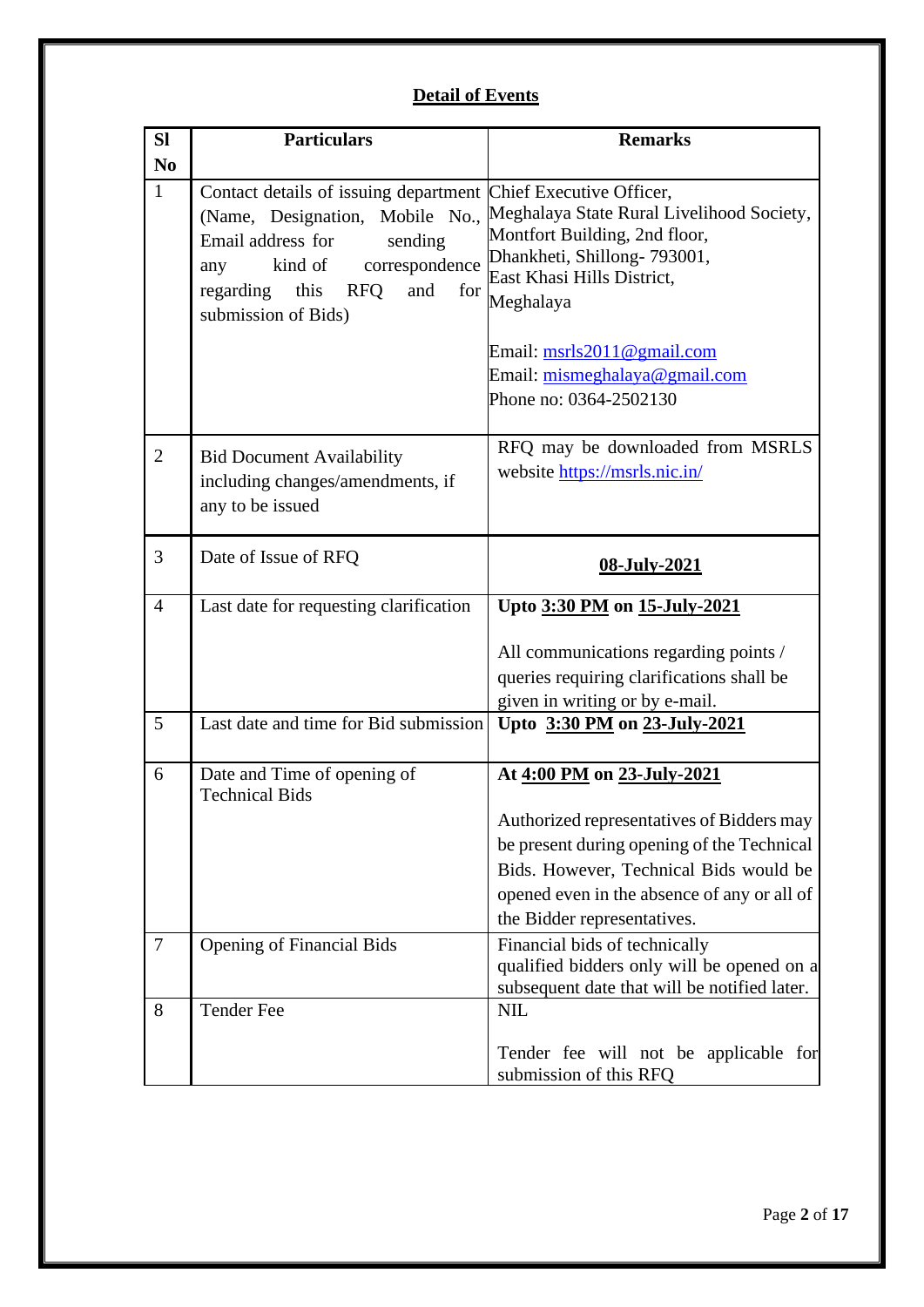# **PART-I**

| S.N.                        | <b>INDEX</b>                | Page No. |
|-----------------------------|-----------------------------|----------|
| 1                           | <b>INVITATION TO BID</b>    | 4        |
| $\mathcal{D}_{\mathcal{L}}$ | <b>DISCLAIMER</b>           | 4        |
| 3                           | REQUIREMENT SPECIFICATIONS  | 5        |
| $\overline{A}$              | <b>TERMS AND CONDITIONS</b> | $5 - 8$  |

# **PART-II**

| SI. No                      | <b>LIST OF ANNEXURES</b>                     | Page No.  |
|-----------------------------|----------------------------------------------|-----------|
| 1                           | ANNEXURE-I: BIDDING DOCUMENT(S)              | 9         |
| $\mathcal{D}_{\mathcal{L}}$ | <b>ANNEXURE-II: DETAILS OF BIDDER</b>        | $10 - 11$ |
| 3                           | <b>ANNEXURE-III: FORMAT OF FINANCIAL BID</b> | $12 - 13$ |
| $\overline{4}$              | <b>ANNEXURE-IV: SPECIFICATIONS</b>           | 14-15     |
| $\overline{5}$              | <b>ANNEXURE-V: CONTRACT</b>                  | 16        |
| 6                           | <b>ANNEXURE-VI: PERFORMANCE SECURITY</b>     | 17        |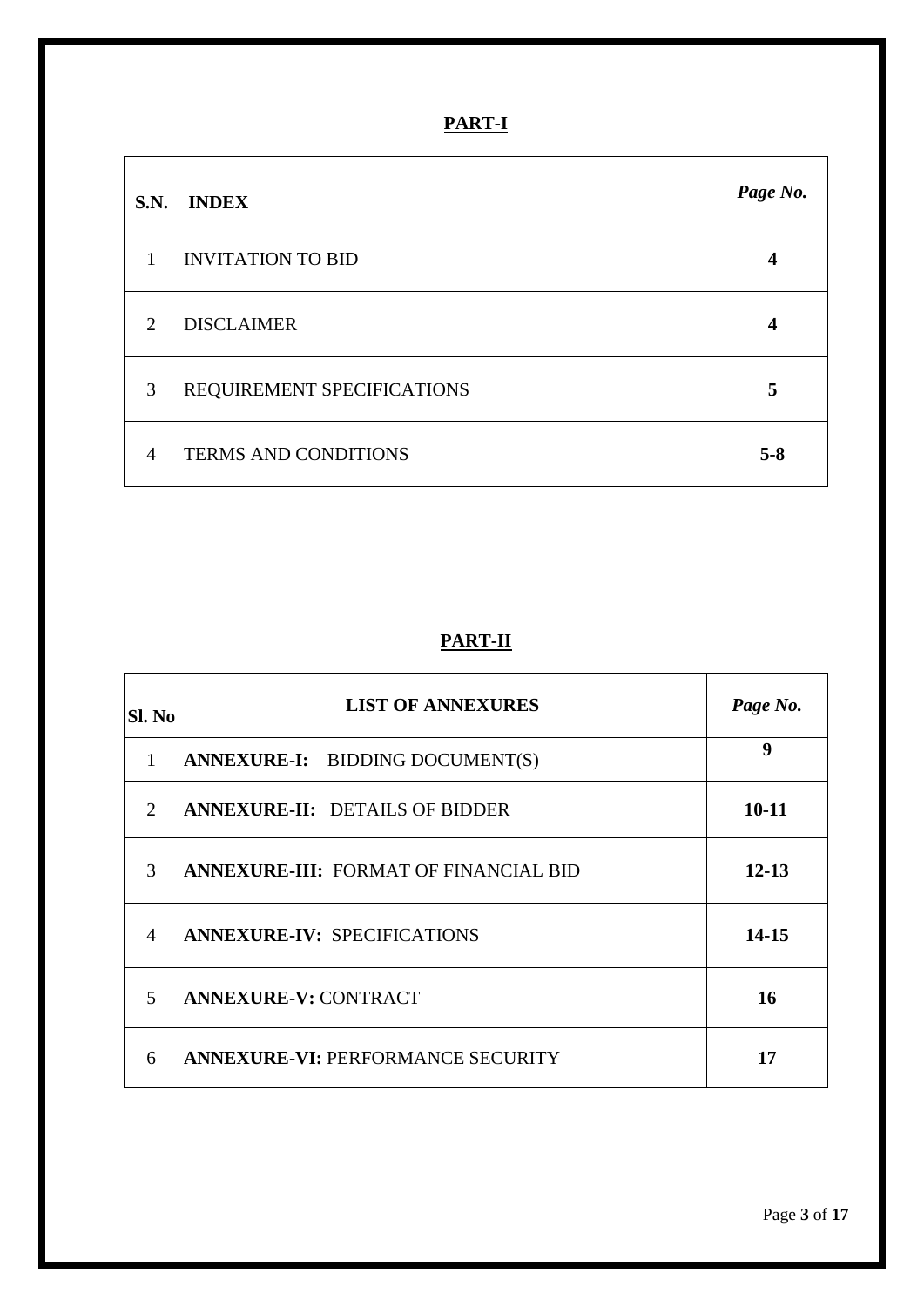# **PART-I**

## <span id="page-3-0"></span>**1. INVITATION TO BID:**

- i. **Meghalaya State Rural Livelihood Society** (herein after referred to as **'MSRLS/the Society')**, was formed by the Government of Meghalaya as per the guidelines of NRLM. The society is registered under the Meghalaya Society Registration Act XII of 1983 and was designated as the Nodal Agency for implementing NRLM in the state. The basic purpose of forming this society is to put in place a dedicated and sensitive support structure from the State level down to the sub-district level which will focus on building strong and self-managed institution of the poor at different levels.
- ii. This Request for Quotation (RFQ) has been issued by **the Society** for Procurement, Installation and Maintenance of Equipment for the office as per details mentioned in **ANNEXURE-IV** of this RFQ.
- iii. Interested Bidders are advised to go through the entire RFQ before submission of Bids to avoid any chance of elimination. The eligible Bidders who meet the eligibility criteria and agree to all the **Terms & Conditions** contained in this RFQ are invited to submit their Technical and Financial proposal in response to this RFQ.
- iv. The criteria and the actual process of evaluation of the responses to this RFQ and subsequent selection of the successful Bidder will be entirely at MSRLS's discretion.

## <span id="page-3-1"></span>**2. DISCLAIMER:**

- i. This RFQ is not an offer by MSRLS, but an invitation to receive responses from the eligible Bidders.
- ii. The purpose of this RFQ is to provide the Bidder(s) with information to assist preparation of their Bid proposals. This RFQ does not claim to contain all the information each Bidder may require. Each Bidder should conduct its own investigations and analysis and should check the accuracy, reliability and completeness of the information contained in this RFQ and where necessary obtain independent advices/clarifications. Society may in its absolute discretion, but without being under any obligation to do so, update, amend or supplement the information in this RFQ.
	- iii. The Bidder is expected to examine all instructions, forms, terms and specifications in this RFQ. Failure to furnish all information required under this RFQ or to submit a Bid not substantially responsive to this RFQ in all respect will be at the Bidder's risk and may result in rejection of the Bid.
- iv. The Society reserves the right to reject all or any of the Bids or Bidders without assigning any reason whatsoever before issuance of purchase order and/or its acceptance thereof by the successful Bidder as defined in the Award of Contract in this RFQ.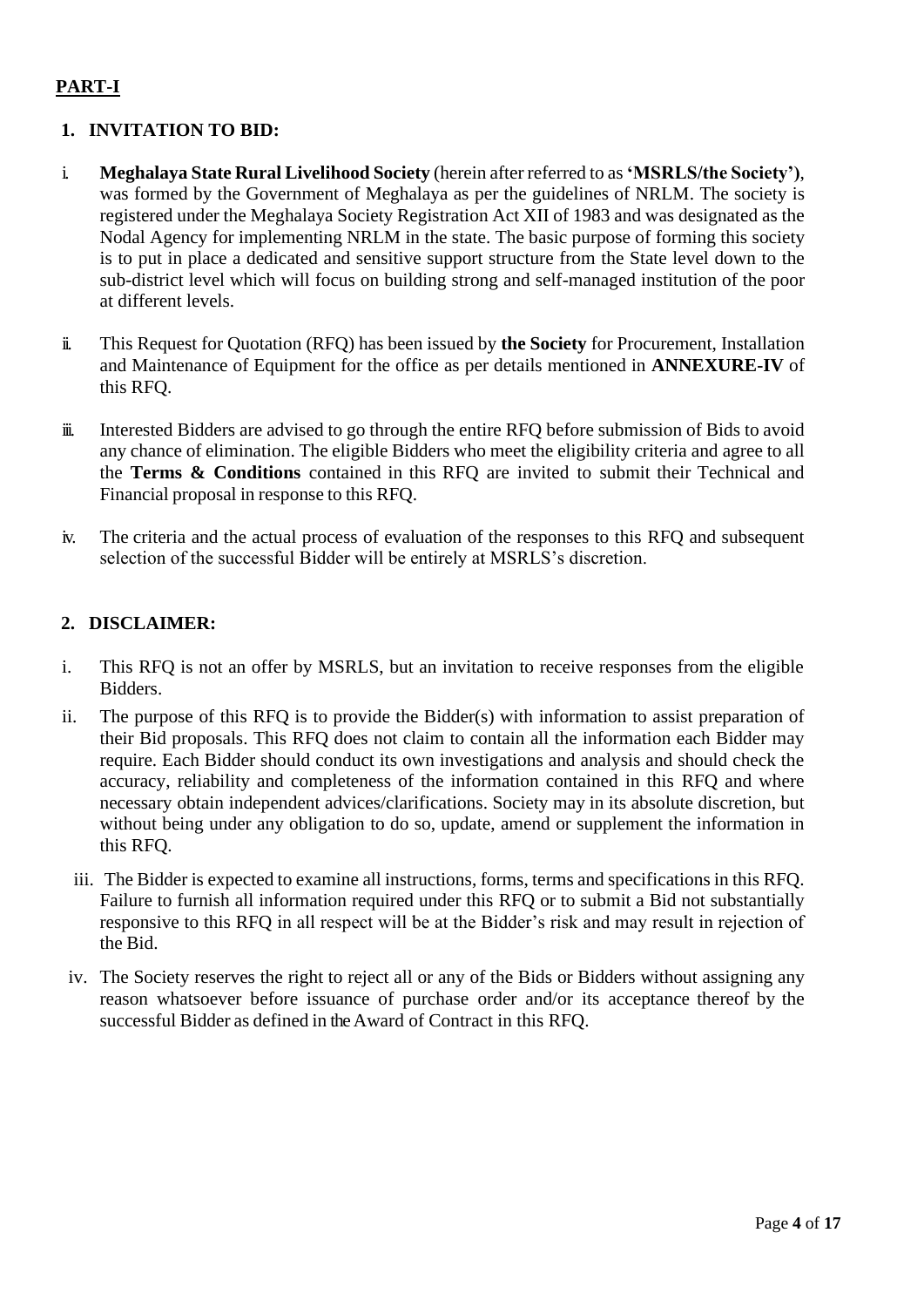### <span id="page-4-0"></span>**3. REQUIREMENT SPECIFICATIONS:**

| Lot                             | <b>Brief Description of</b><br>the Goods* | <b>Quantity</b> | <b>Delivery</b><br><b>Period</b> | <b>Installation</b><br><b>Required</b><br>(Y/N) | <b>Place for</b><br><b>Delivery</b>     |
|---------------------------------|-------------------------------------------|-----------------|----------------------------------|-------------------------------------------------|-----------------------------------------|
| Lot#<br>$\mathbf{1}$            | Laptop (Category-1)                       | 38              | Within 30<br>Days                | Y                                               | *SMMU Khasi<br>Hills Region             |
| Lot#                            | Desktop                                   | 5               | Within 30<br>Days                | Y                                               | <b>SMMU Khasi</b><br>Hills Region       |
| $\overline{2}$                  | <b>UPS</b>                                | 5               | Within 30<br>Days                | Y                                               | <b>SMMU Khasi</b><br>Hills Region       |
| Lot#<br>3                       | Printer                                   | 16              | Within 30<br>Days                | Y                                               | <b>SMMU Khasi</b><br>Hills Region       |
| Lot#<br>$\overline{\mathbf{4}}$ | Scanner (Category-1)                      | 3               | Within 30<br>Days                | Y                                               | <b>SMMU Khasi</b><br>Hills Region       |
| Lot#<br>5                       | Laptop (Category-1)                       | 29              | Within 30<br>Days                | Y                                               | *DMMU Garo<br>Hills Region              |
| Lot#                            | Desktop                                   | 3               | Within 30<br>Days                | Y                                               | <b>DMMU</b> Garo<br><b>Hills Region</b> |
| 6                               | <b>UPS</b>                                | 3               | Within 30<br>Days                | Y                                               | <b>DMMU</b> Garo<br>Hills Region        |
| Lot#<br>7                       | Printer                                   | 11              | Within 30<br>Days                | Y                                               | <b>DMMU</b> Garo<br>Hills Region        |
| Lot#<br>8                       | Laptop (Category-2)                       | $\overline{2}$  | Within 30<br>Days                | Y                                               | <b>SMMU Khasi</b><br>Hills Region       |
| Lot#<br>9                       | Scanner (Category-2)                      | $\overline{2}$  | Within 30<br>Days                | $\mathbf Y$                                     | <b>SMMU Khasi</b><br>Hills Region       |

## **\*SMMU –State Mission Management Unit, MSRLS, Dhankheti, Meghalaya**

**\*DMMU –District Mission Management Unit, Tura, West Garo Hills District**

**\*\*Bidding cost should include Transportation cost for each Lot as well.**

**\* bidder may apply for one or more Lots; however, they are requested to mention the Lot numbers they are bidding for.** 

## <span id="page-4-1"></span>**4. TERMS & CONDITIONS**

#### A. **Eligibility:** A Bidder:

- (a) shall not participate in more than one Quotation;
- (b) shall not have conflict of interest as defined in the Bank's Procurement Regulations; and
- (c) should not have been:

(i) temporarily suspended or debarred by the Government of Meghalaya and Government of India in compliance with the Bank's Anti-Corruption Guidelines and its Sanctions Framework; or

(ii) blacklisted or suspended by Central or any State Government Departments in India.

B. **Clarifications & Amendments**: If the Purchaser receives any request for clarification of this RFQ Document, it will upload its response together with any amendment to this document, on www.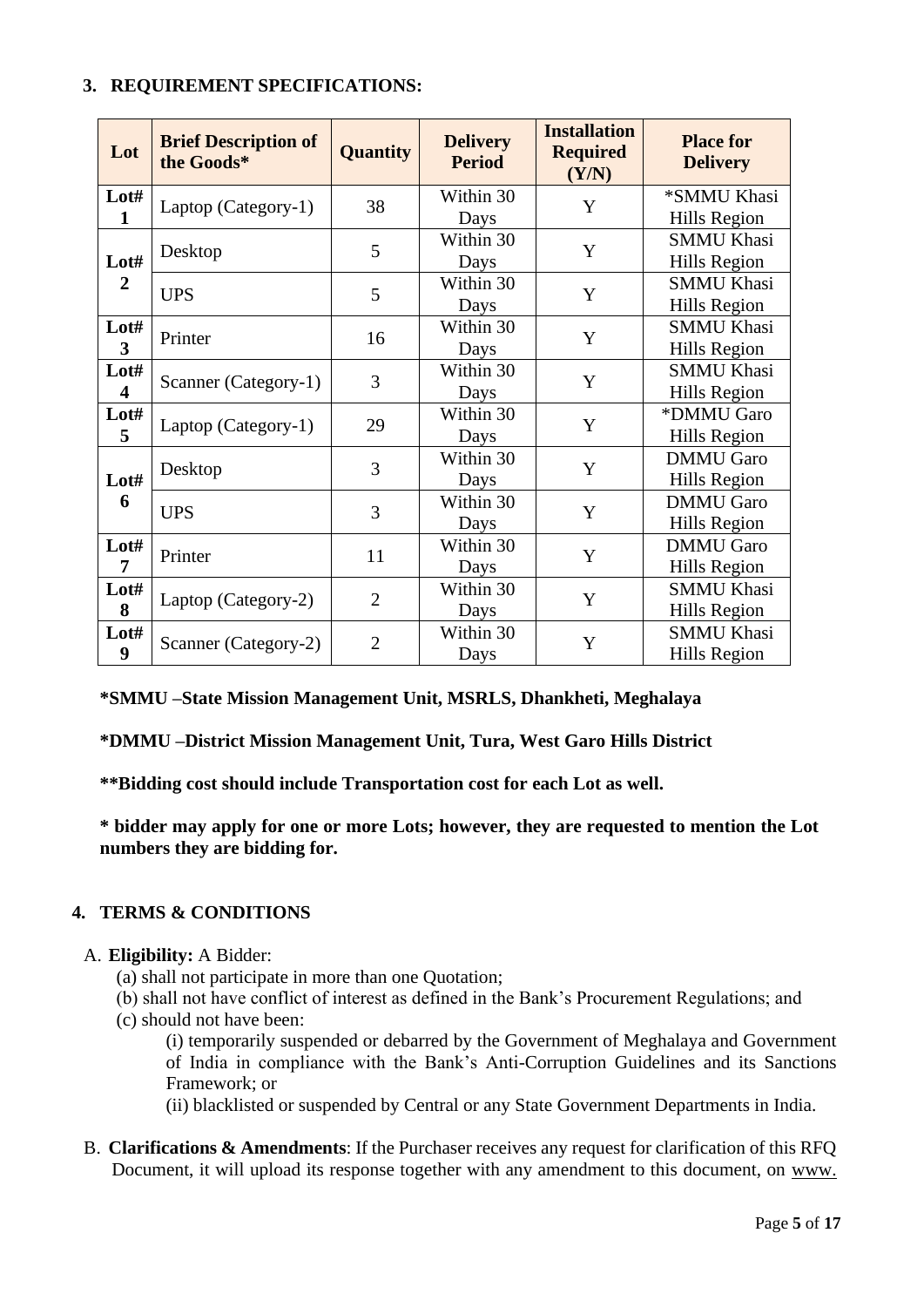msrls.nic.in for information of all Bidders. Bidders should check on the website, for any amendments to the terms and conditions and for Award of Contract.

C. **Place of Delivery:** Meghalaya State Rural Livelihoods Society, Montfort building, 2nd Floor, Dhankheti, Shillong-793001 and DMMU (District Mission Management Unit) Tura, West Garo Hills District, Meghalaya, as mentioned in the tender paper.

### D. **Quotation Price**

- a) The bidder must mention the Lot that they are offering. However, the quantity offered should be 100% of the requirement for the quoted Lot. Corrections, if any, shall be made by crossing out, initialing, dating and re writing.
- b) All duties, taxes and other levies payable on the raw materials and components shall be included in the total price.
- c) Goods and Service Tax (GST) should be indicated separately.
- d) The rates quoted by the bidder shall be fixed for the duration of the contract and shall not be subject to adjustment on any account.
- e) The Prices shall be quoted in Indian Rupees only.
- f) Bidder must expressly mention the name/brand of the items offered by them in the price schedule along with proper product brochures.
- g) The bidder must mention in details about the product being offered in lieu of the specified technical specifications and **not** by simply mentioning "Complied". Quotations with no proper technical specifications/catalogues are likely to be disqualified.

#### **E. Qualification of Bidders**

- a) Have the legal capacity to enter into a contract;
- b) Not be insolvent, in receivership, bankrupt or being wound up or subject to legal proceedings for any of these circumstances;
- c) Not have had your business activities suspended or debarred from public procurement by the State Government of Meghalaya or Government of India.
- F. **Documents Evidencing Qualification:** Bidders are requested to submit copies of the following documents as evidence of your qualification.
	- a. Valid trading license for Meghalaya.
	- b. Registration or equivalent/Exemption Certificate.
	- c. Valid certificate of GST registration;
	- d. Certificate of Distributorship/Authorization from Original Equipment Manufacturer (OEM)
	- e. Attested copy of Company's PAN, TIN, GST and Income Tax details and ward/circle where it is being assessed.
	- f. Bidders exempted from any taxes or licenses must submit clear photocopies of those certificates/licenses.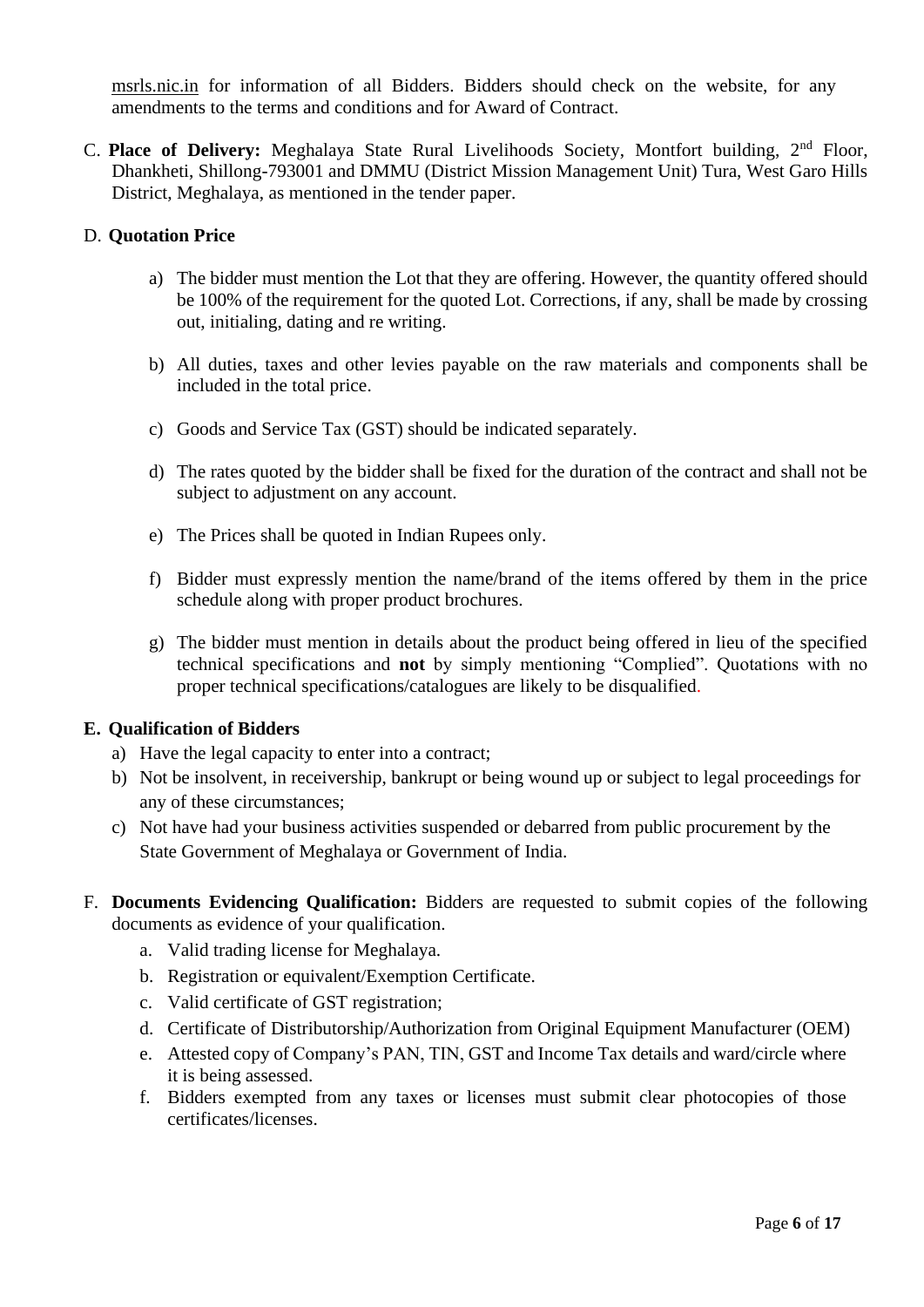## **G. Additional documents required to be submitted:**

- a. Self-declaration to the effect the bidder is not insolvent, in receivership, bankrupt or being wound up or subject to legal proceedings for any of these circumstances.
- b. Self-declaration that the bidder's business activities are not suspended or debarred from public procurement by the State Government of Meghalaya, any other State Government or Government of India.
- c. Declaration that the OEM has not been blacklisted over the past 10 years.
- d. Bidder must submit Audited Financial Statements and/or Bank Certificate for the last 3 years in support of average annual turnover.  $(2018 - 19; 2019 - 20$  and  $2020 - 21)$
- e. List of service center details of the technical personnel working with the Bidder.
- f. Original brochures with relevant page(s) in support of the technical specifications of the equipment along with the web addresses/URL of the manufacturers.
- g. Bidder is required to provide ISO Certification for the items offered.
- h. The bid must include OEM's testing/ inspection report and product certifications for the make and model offered.
- i. Bidder is required to submit the clear copies of contracts/work or purchase orders of the last three years to substantiate the technical capability.
- **H. Validity of Quotation:** Quotations shall remain valid for a period not less than 90 days after the deadline date specified for submission.
- I. **Evaluation of Quotations:** The Purchaser will evaluate and compare the quotations lot wise that are determined to be substantially responsive i.e., which (a) are properly signed; and
	- (b) confirm to the eligibility, terms and conditions and specifications.
	- (c) The Quotations would be evaluated lot wise; GST will not be taken into consideration while evaluating the quotations.
	- (d) Any historical information, if required may be asked from the bidders during evaluation of quotes.
- J. **Award of contract:** The Purchaser will award the supply orders to the bidders whose quotations have been determined to be substantially responsive in respective lots and who has offered the lowest evaluated quotation price for that respective lot. The announcement for this assignment will be published in www. msrls.nic.in.
	- a. Notwithstanding the above, the Purchaser reserves the right to accept or reject any quotations and to cancel the bidding process and reject all quotations at any time prior to the award of contract. The numbers against each item may increase or decrease by 20 to 25 percent at the time of issuing the Purchase Order.
	- b. The bidder whose quotation is accepted will be notified of the issue of Supply Order by the Purchaser prior to expiration of the quotation validity period. The terms of the accepted offer shall be incorporated in the supply order (sample form attached).
	- c. The notification of award will constitute the formation of the Contract.
	- d. At the same time as the Purchaser notifies the successful Bidder that its bid has been accepted, the Purchaser will send the Bidder the Contract Form provided in the bidding documents, incorporating all agreements between the parties.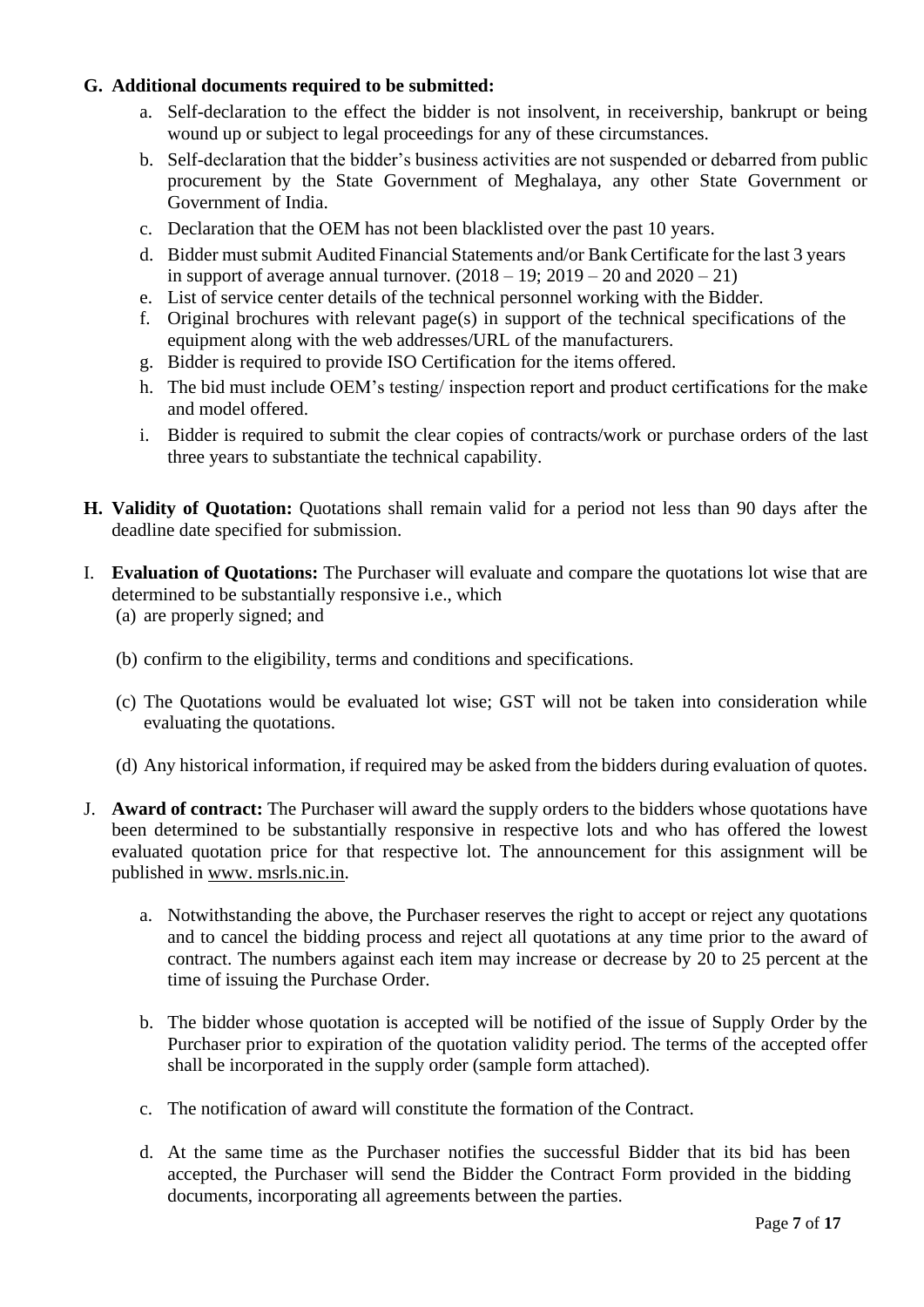- e. Within fourteen (14) days of receipt of the Contract Form, the successful Bidder shall sign and date the contract and return it to the Purchaser.
- f. Within fourteen (14) days of the receipt of notification of award from the Purchaser, the successful Bidder shall furnish the performance security in accordance with the Terms & Conditions of this Contract, in the Performance Security Form (Annexure-V) provided in the bidding documents, orin another formacceptable to the Purchaser.
- g. Failure of the successful Bidder to comply with the requirements of the *Award of Contract, Clause (e) and Clause (f)* shall constitute sufficient grounds for the annulment of the award and forfeiture of the bid security, in which event the Purchaser may make the award to the next lowest price Bidder or call for new bids.
- K. Performance Security
	- *1.* The amount of performance security, as a percentage of the Contract Price, shall be a Five (05) percent of the total contract value.
	- *2.* For Laptops and Desktops: Performance Security should cover the warranty obligations for three years and 60 days of extended warranty period.
	- *3.* For UPS: Performance Security should cover the warranty obligations for two years and 60 days of extended warranty period.
	- *4.* For Printers and Scanners: Performance Security should cover the warranty obligations for One year and 60 days.
- L. The performance security shall be denominated in the currency of this Contract and shall be in one of the following forms:
	- i. a bank guarantee or an irrevocable letter of credit issued by a reputable bank located in the Purchaser's Country, acceptable to the Purchaser, in the form provided in the bidding documents or another form acceptable to the Purchaser; or
	- ii. a cashier's or certified check.
- M. The performance security will be discharged by the Purchaser and returned to the Supplier not later than thirty (30) days following the date of completion of the Supplier's performance obligations under the Contract, including any warranty obligations, unless otherwise specified in SCC.
- N. Payment shall be made within 60 days after delivery of the goods.
- O. Normal commercial warranty/ guarantee of minimum 1 year shall be applicable to the supplied goods. (Extended warranty if required will be mentioned in the technical specifications.)
- P. You are requested to provide your sealed quote latest by 1530 hours on 23-July-2021. Quotations that have been submitted on or before time will be opened at 04:00 PM on 23-July-2021. Late quotes will be rejected.
- Q. We look forward to receiving your quotations and thank you for your interest in this project.

 **sd/-** Shri Shantanu Sharma, IAS Chief Executive Officer MSRLS, Shillong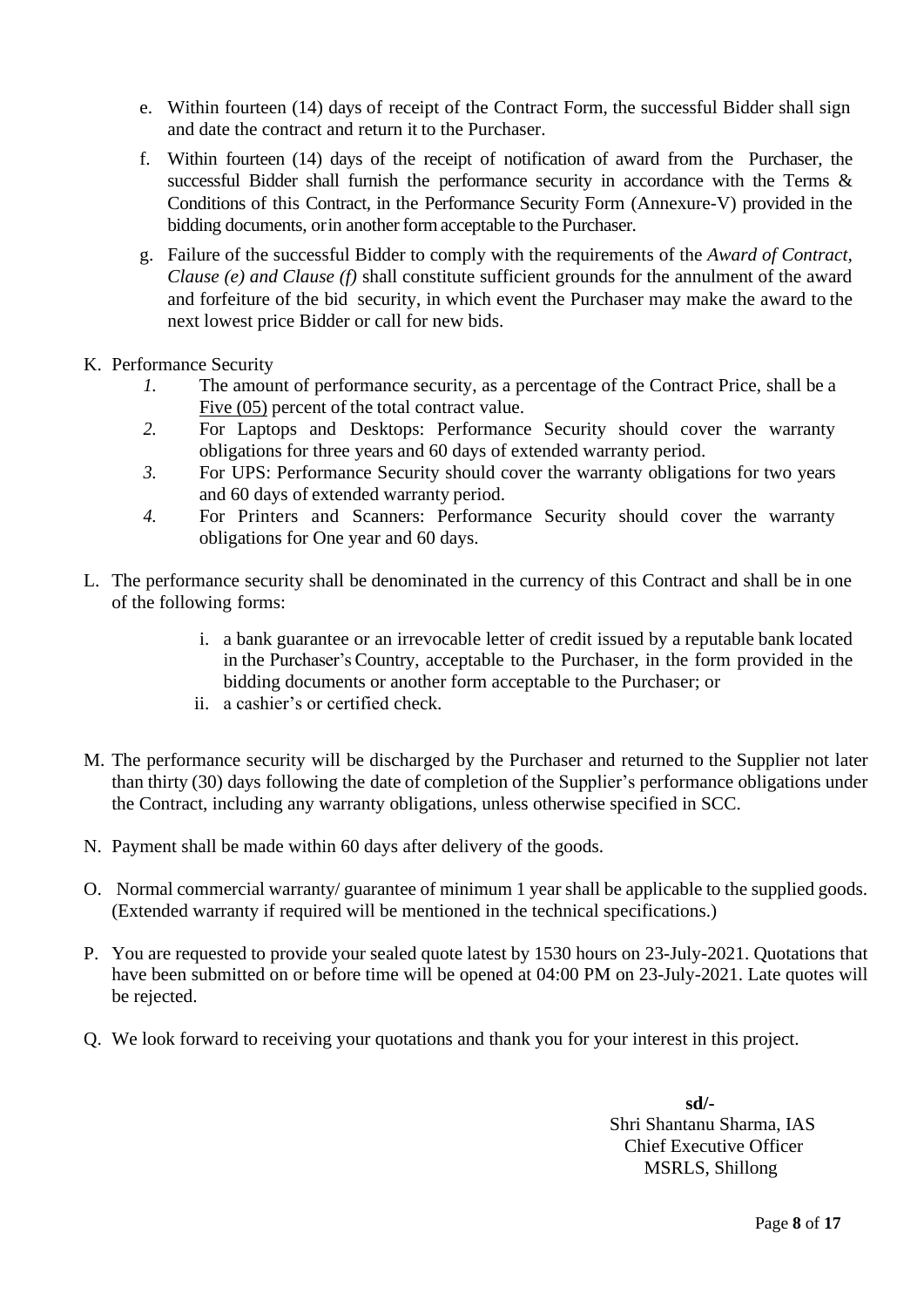## **PART – II**

### *ANNEXURE I*

#### <span id="page-8-0"></span>**Bidding Document(s): (On the letter head of the Bidder)**

To

The Chief Executive Officer, Meghalaya State Rural Livelihoods Society, Montfort Building, Dhankheti, Shillong-493001.

Subject: Supply of Office Equipment.

Dear Sir,

With reference to the subject and your Invitation of RFQ No.

\_\_\_\_\_\_\_\_\_\_\_\_\_\_\_\_\_\_\_\_\_\_\_\_\_\_\_\_\_\_\_\_\_\_\_\_\_dated \_\_\_\_\_\_\_\_\_\_\_\_\_\_\_\_\_, I/We having understood its contents, obligations and requirements, hereby submit my/our application for the willingness to provide service to your Society.

- 1. I/We certify that all information provided herein is true and correct.
- 2. The application and bid are being for the express purpose of qualifying as a successful bidder.
- 3. Additional information required by the Office will be given at any point of time.
- 4. I/We understand that you may cancel the Bidding Process at any time and that you are neither bound to accept any Bid that you may receive.
- 5. I/We certify that I/we have the legal capacity to enter into a contract;
- 6. I/We or any Member certify that I/We are not insolvent, in receivership, bankrupt or being wound up or subject to legal proceedings for any of these circumstances;
- 7. I/We certify that I/we have not had our business activities suspended or debarred from public procurement by the State Government of Meghalaya or Government of India.
- 8. My/Our firm/group is genuine and have valid registrations and documents
- 9. I/We agree and undertake to abide by all terms and conditions of the RFQ
- 10. I/We enclosed following documents mentioned in point F and G under Terms and Conditions of the RFQ.

Thanking You

Yours Faithfully,

 (Signature of the authorized Signatory) Name and Seal of Bidder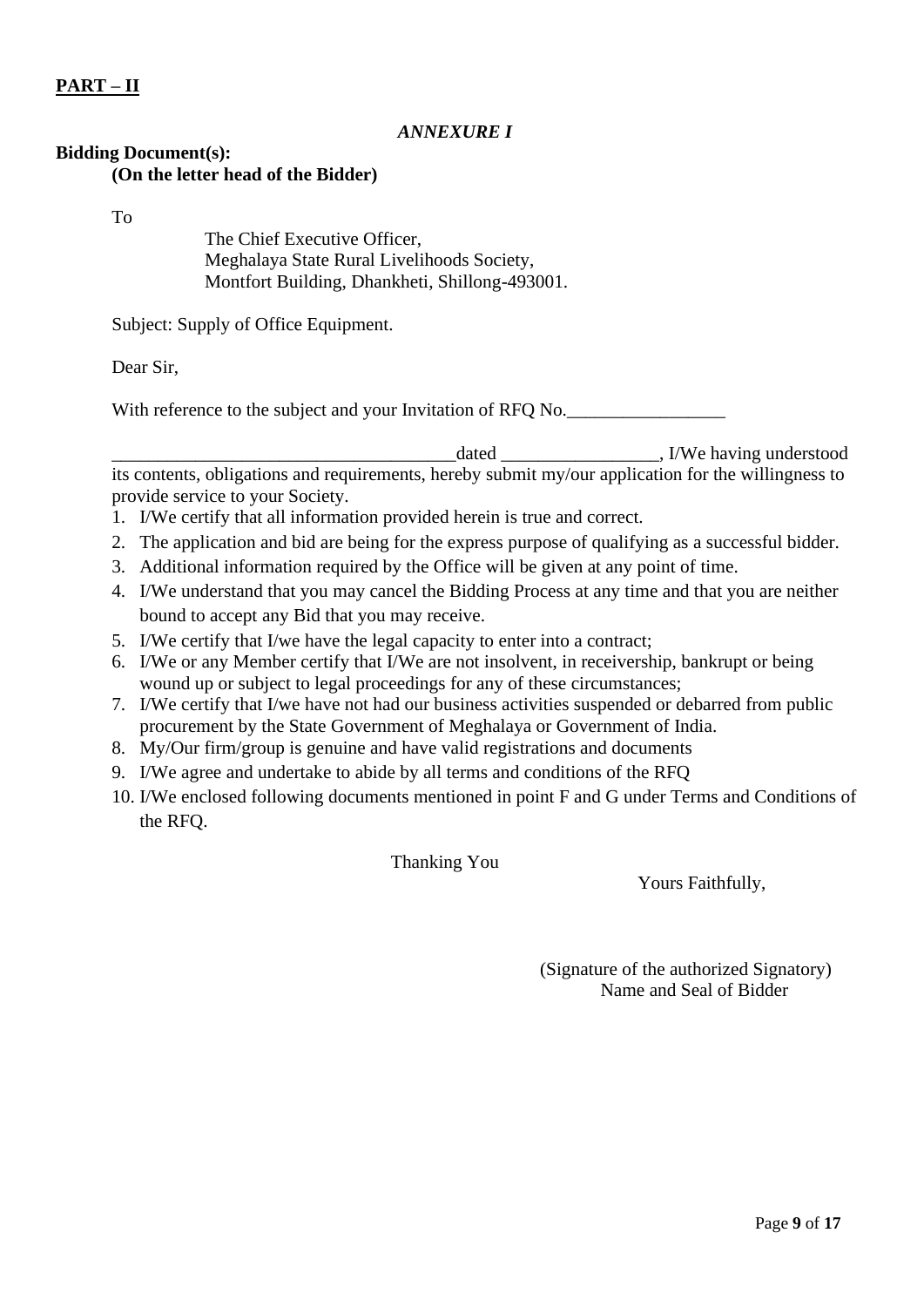### *ANNEXURE II*

### <span id="page-9-0"></span>**Details of Bidder (On the letter head of the Bidder)**

- 1. (a) Name:
	- (b) Address of the headquarter and its branch Office (s) if any:
- 2. Brief description of the Bidder on the following details:
	- a. Bank Details:
	- b. Pan Card Details:
	- c. Trading License:
	- d. GST Registration:
- 3. Details of Individuals (s) who will serve as main responsible person/communication for MSRLS:
	- a) Name:
	- b) Designation:
	- c) Address:
	- d) Address for communication:
	- e) Contact Number:
	- f) E-mail Address:
	- g) WhatsApp No.
	- h) Fax Number
- 4. Particulars of the authorized signatory of the RFQ:
	- a) Name:
	- b) Designation:
	- c) Address:
	- d) Address for communication:
	- e) Contact Number: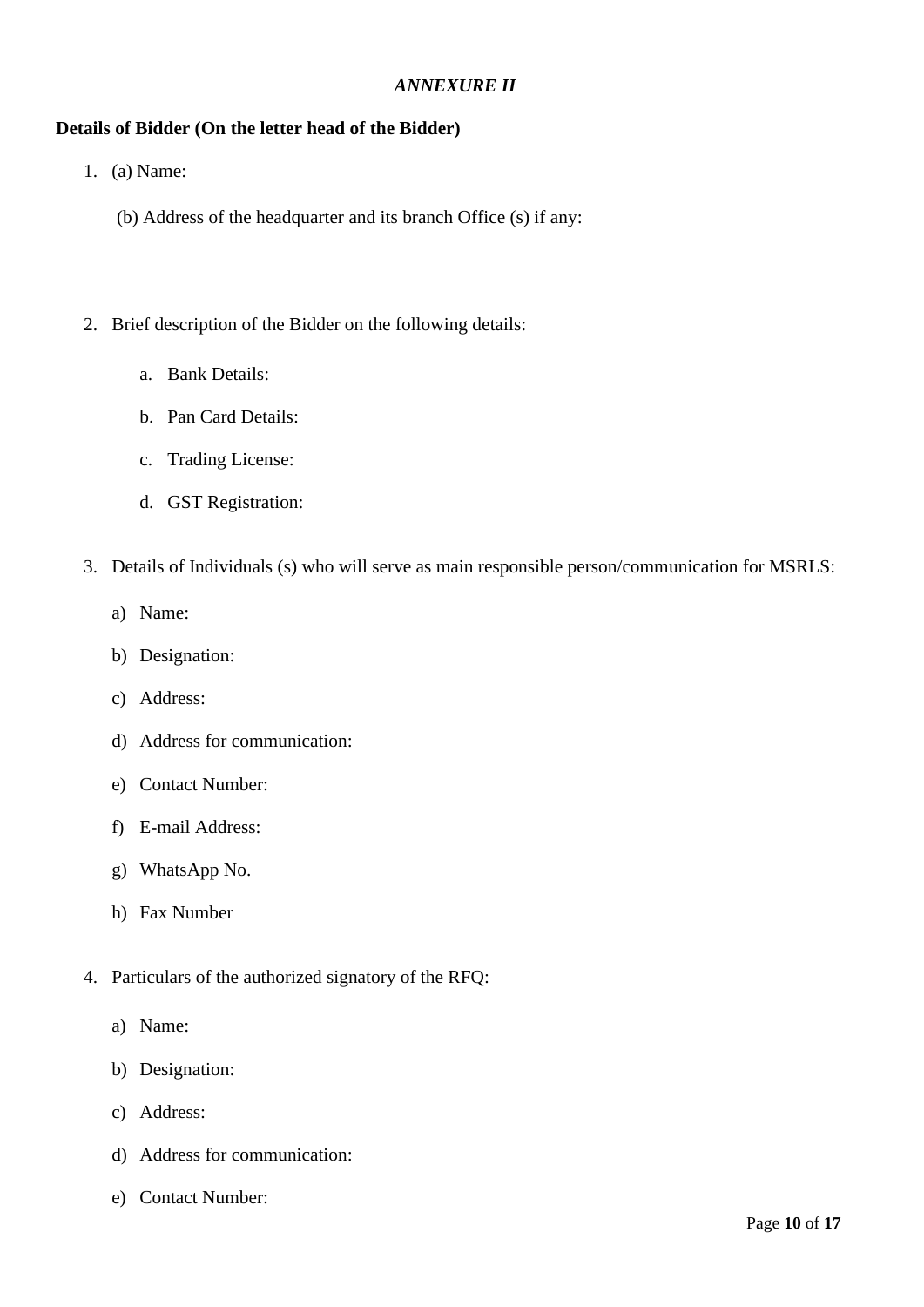- f) E-mail Address:
- g) WhatsApp No.
- h) Fax Number
- 5. Documents to be submitted:
	- a. Valid trading license for Meghalaya.
	- b. Registration or equivalent/Exemption Certificate.
	- c. Valid certificate of GST registration;
	- b. Audited Statement for the last three years.
	- c. Additional document stated in G page 7.
	- d. Certificate of Distributorship/Authorization from Original Equipment Manufacturer (OEM)
	- e. Self-declaration to the effect the bidder is not insolvent, in receivership, bankrupt or being wound up or subject to legal proceedings for any of these circumstances.
	- f. Self-declaration that the bidder's business activities are not suspended or debarred from public procurement by the State Government of Meghalaya, any other State Government or Government of India.

Place:

Signature of authorized Signatory

Date:

Name:

Office Seal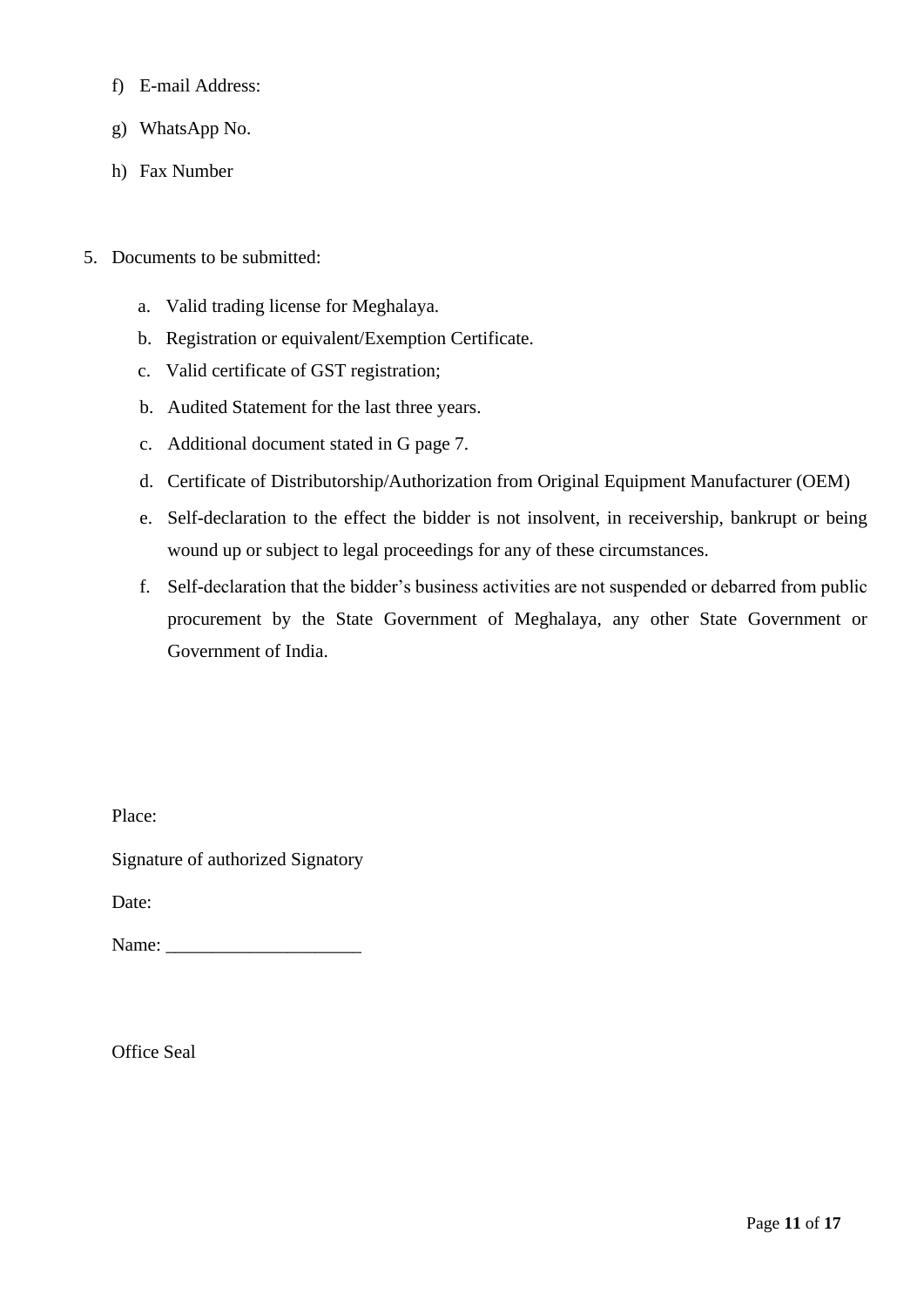#### *ANNEXURE- III*

**Format of Financial Bid (On the letter head of the Bidder)**

| <b>Sl. No.</b> <sup>1</sup> | <b>Description</b><br>of Goods | <b>Specifications</b><br>(complied or<br>not complied<br>as per<br>requirement) | List the<br>specifications<br>of goods<br>quoted | Qty. | Unit | <b>Quoted Unit</b><br>Rate <sup>2</sup> Lot<br>wise at<br>destination<br>in Rs. | <sup>3</sup> GST and<br>similar other<br>taxes applicable<br>on finished<br><b>Goods/Services</b> | <i><b>*Total Price per line item</b></i><br>at Destination - inclusive<br>of discounts, all taxes and<br>duties |          |
|-----------------------------|--------------------------------|---------------------------------------------------------------------------------|--------------------------------------------------|------|------|---------------------------------------------------------------------------------|---------------------------------------------------------------------------------------------------|-----------------------------------------------------------------------------------------------------------------|----------|
|                             |                                |                                                                                 |                                                  |      |      |                                                                                 |                                                                                                   | <b>In Figures</b>                                                                                               | In Words |
| Lot $# 1$                   |                                |                                                                                 |                                                  |      |      |                                                                                 |                                                                                                   |                                                                                                                 |          |
| Lot #2                      |                                |                                                                                 |                                                  |      |      |                                                                                 |                                                                                                   |                                                                                                                 |          |
| Lot # $3$                   |                                |                                                                                 |                                                  |      |      |                                                                                 |                                                                                                   |                                                                                                                 |          |
| Lot #4                      |                                |                                                                                 |                                                  |      |      |                                                                                 |                                                                                                   |                                                                                                                 |          |
| Lot # $5$                   |                                |                                                                                 |                                                  |      |      |                                                                                 |                                                                                                   |                                                                                                                 |          |
| Lot # $6$                   |                                |                                                                                 |                                                  |      |      |                                                                                 |                                                                                                   |                                                                                                                 |          |
| Lot #7                      |                                |                                                                                 |                                                  |      |      |                                                                                 |                                                                                                   |                                                                                                                 |          |
| Lot # $8$                   |                                |                                                                                 |                                                  |      |      |                                                                                 |                                                                                                   |                                                                                                                 |          |
| Lot #9                      |                                |                                                                                 |                                                  |      |      |                                                                                 |                                                                                                   |                                                                                                                 |          |
|                             | <b>Total</b>                   |                                                                                 |                                                  |      |      |                                                                                 |                                                                                                   |                                                                                                                 |          |

<span id="page-11-0"></span>**Gross Total Cost: Rs. ..........................**

 $<sup>1</sup>$  A bidder may offer for one or more than one lots.</sup>

 $2$  Any unconditional discounts if offered shall be specified in this column along with the unit rates.

<sup>&</sup>lt;sup>3</sup> Indicate each applicable tax separately.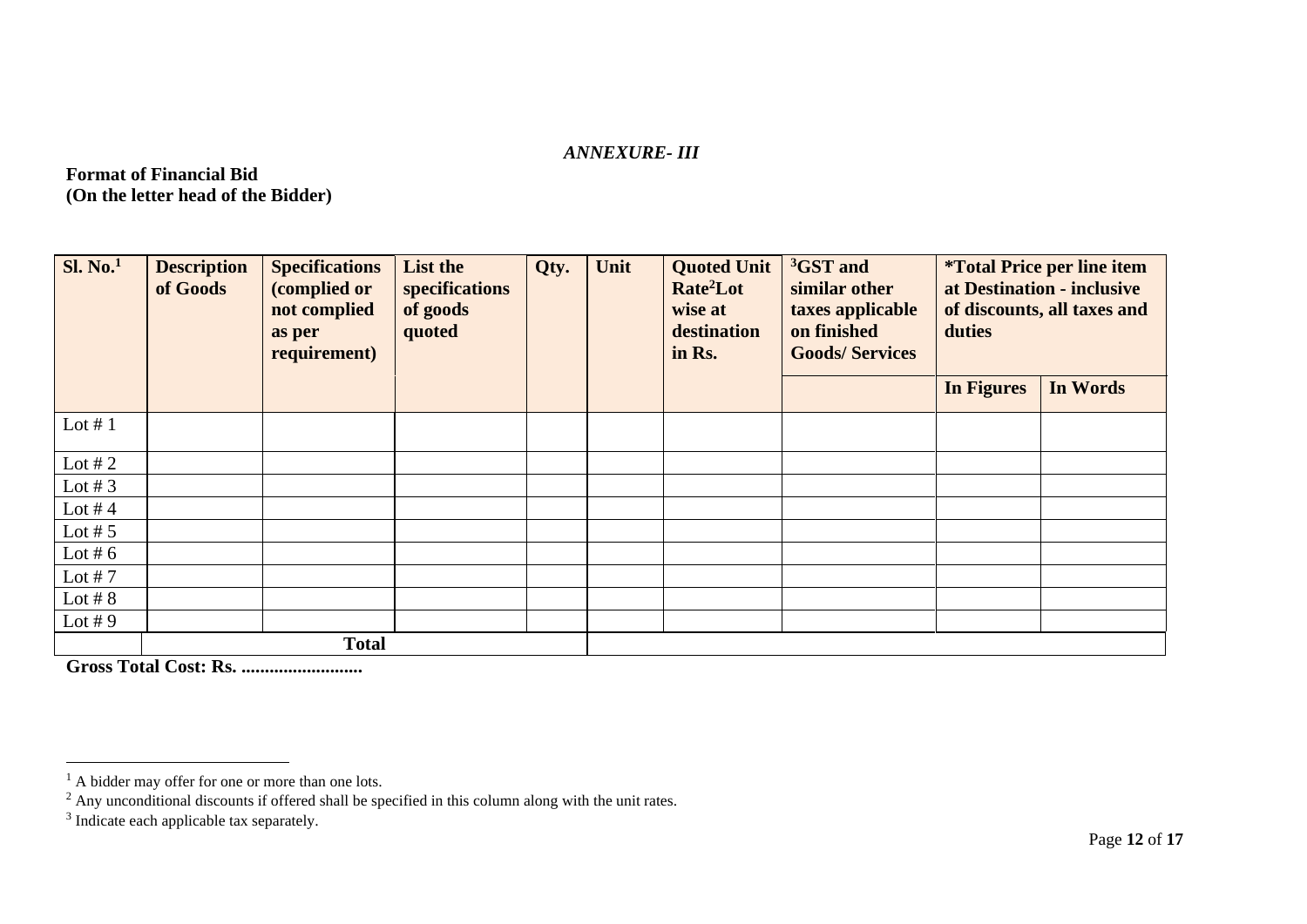We agree to supply the above goods in accordance with the technical specifications for a total contract price of Rs................................................................................... (amount in figures) (Rs. ......................................................................................................................(amount in words) within the period specified in the Invitation for Quotations.

We also confirm that commercial warrantee/guarantee of 12 months shall apply to the offered goods.

We hereby certify that we have taken steps to ensure that no person acting for us or on our behalf will engage in bribery or collusive agreements with competitors.

Authorized Signature \_\_\_\_\_\_\_\_\_\_\_\_\_

Name \_\_\_\_\_\_\_\_\_\_\_\_\_\_\_\_\_\_\_\_\_\_\_\_

Seal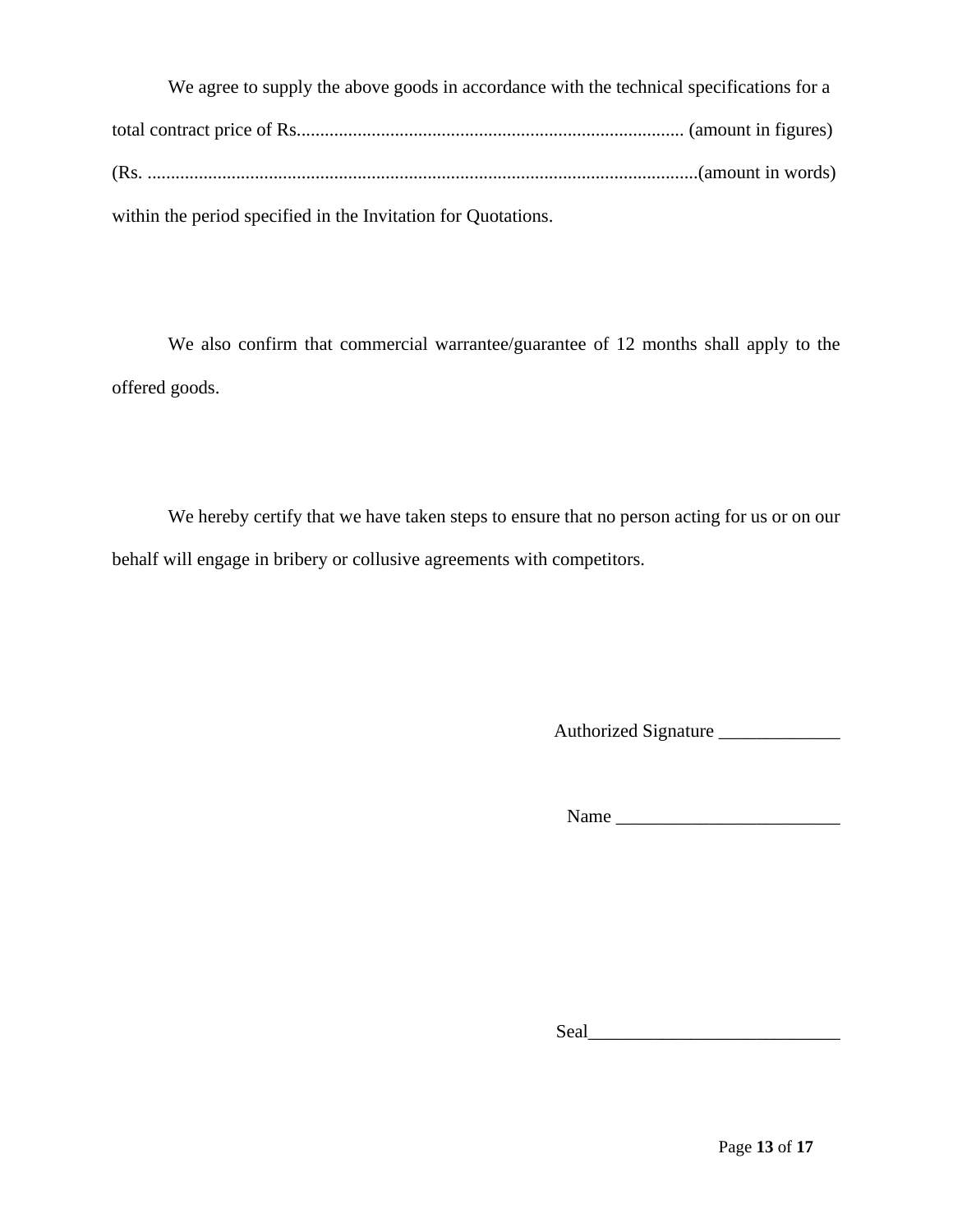# *ANNEXURE – IV*

## **TECHNICAL SPECIFICATIONS**

<span id="page-13-0"></span>

| Sl.            | <b>Item</b>         | <b>Details</b>                                                        |  |  |  |
|----------------|---------------------|-----------------------------------------------------------------------|--|--|--|
| No.            |                     |                                                                       |  |  |  |
|                |                     | <b>Processor:</b> i5, $9th$ or $10th$ Generation                      |  |  |  |
| $\mathbf{1}$   | Laptop (Category-1) | <b>Operating System:</b> Windows 10 Home, 64 bits,                    |  |  |  |
|                |                     | (***Windows 11 required incase available at the                       |  |  |  |
|                |                     | time of Supply)                                                       |  |  |  |
|                |                     | RAM/HDD: Minimum 8 GB RAM, 1 TB HDD                                   |  |  |  |
|                |                     | SSD: minimum 128 GB                                                   |  |  |  |
|                |                     | <b>Additional Graphics Card: Not required</b>                         |  |  |  |
|                |                     | Display: Maximum 16" Full HD, LED                                     |  |  |  |
|                |                     | Widescreen                                                            |  |  |  |
|                |                     | <b>USB Ports: Minimum of</b>                                          |  |  |  |
|                |                     | 2 USB 3.0 (or 3.1),                                                   |  |  |  |
|                |                     | 1 USB 2.0                                                             |  |  |  |
|                |                     | <b>Connectivity:</b> WiFi, Ethernet LAN, Bluetooth                    |  |  |  |
|                |                     | <b>Weight:</b> Not more than 2 kg                                     |  |  |  |
|                |                     | <b>Warranty: 3 Year Onsite Warranty,</b>                              |  |  |  |
|                |                     | Authorized Service Centre in Meghalaya                                |  |  |  |
| $\overline{2}$ | Laptop (Category-2) | Processor: i7; minimum i5                                             |  |  |  |
|                |                     | <b>Operating system:</b> iOS 11/12 (minimum)                          |  |  |  |
|                |                     | <b>RAM/HDD:</b> minimum of 12GB / 1 TB                                |  |  |  |
|                |                     | <b>Additional Graphics card: Required</b>                             |  |  |  |
|                |                     | Display: 13" (minimum)                                                |  |  |  |
|                |                     | <b>USB Ports: 2</b>                                                   |  |  |  |
|                |                     | <b>Memory card reader:</b> present (if not present,                   |  |  |  |
|                |                     | additional cables to be provided)<br>Software: Adobe Suite, MS Office |  |  |  |
|                |                     | <b>Connectivity:</b> Wifi, Ethernet, Bluetooth, LAN                   |  |  |  |
|                |                     | <b>Weight:</b> Not more than 2 kg                                     |  |  |  |
|                |                     | <b>Warranty:</b> a minimum of 2 years                                 |  |  |  |
| $\overline{2}$ | Desktop             | <b>Operating system:</b> Windows 10 Home, 64 bits                     |  |  |  |
|                |                     | <b>Chipset:</b> Intel chipset is integrated with                      |  |  |  |
|                |                     | processor                                                             |  |  |  |
|                |                     | <b>Additional Graphics Card:</b> Not required                         |  |  |  |
|                |                     | <b>Processor</b> : i5, $9th$ or $10th$ Generation                     |  |  |  |
|                |                     | Memory: 16 GB RAM 2400/2600 MHz                                       |  |  |  |
|                |                     | minimum                                                               |  |  |  |
|                |                     | Hard drive: 2 TB HDD, 240 GB SSD                                      |  |  |  |
|                |                     | <b>Optical drive: DVD-Writer</b>                                      |  |  |  |
|                |                     | Display size: 24"                                                     |  |  |  |
|                |                     | <b>Connectivity:</b> WiFi, Ethernet LAN, Bluetooth                    |  |  |  |
|                |                     | <b>Ports:</b> Minimum of 4 USB 3.1; 2 USB 2.0;                        |  |  |  |
|                |                     | <b>Pointing device:</b> USB wired optical mouse                       |  |  |  |
|                |                     | Keyboard: USB Wired Multimedia Keyboard                               |  |  |  |
|                |                     | <b>Warranty:</b> 3 Year Onsite Warranty,                              |  |  |  |
|                |                     | Authorized Service Centre in                                          |  |  |  |

Page **14** of **17**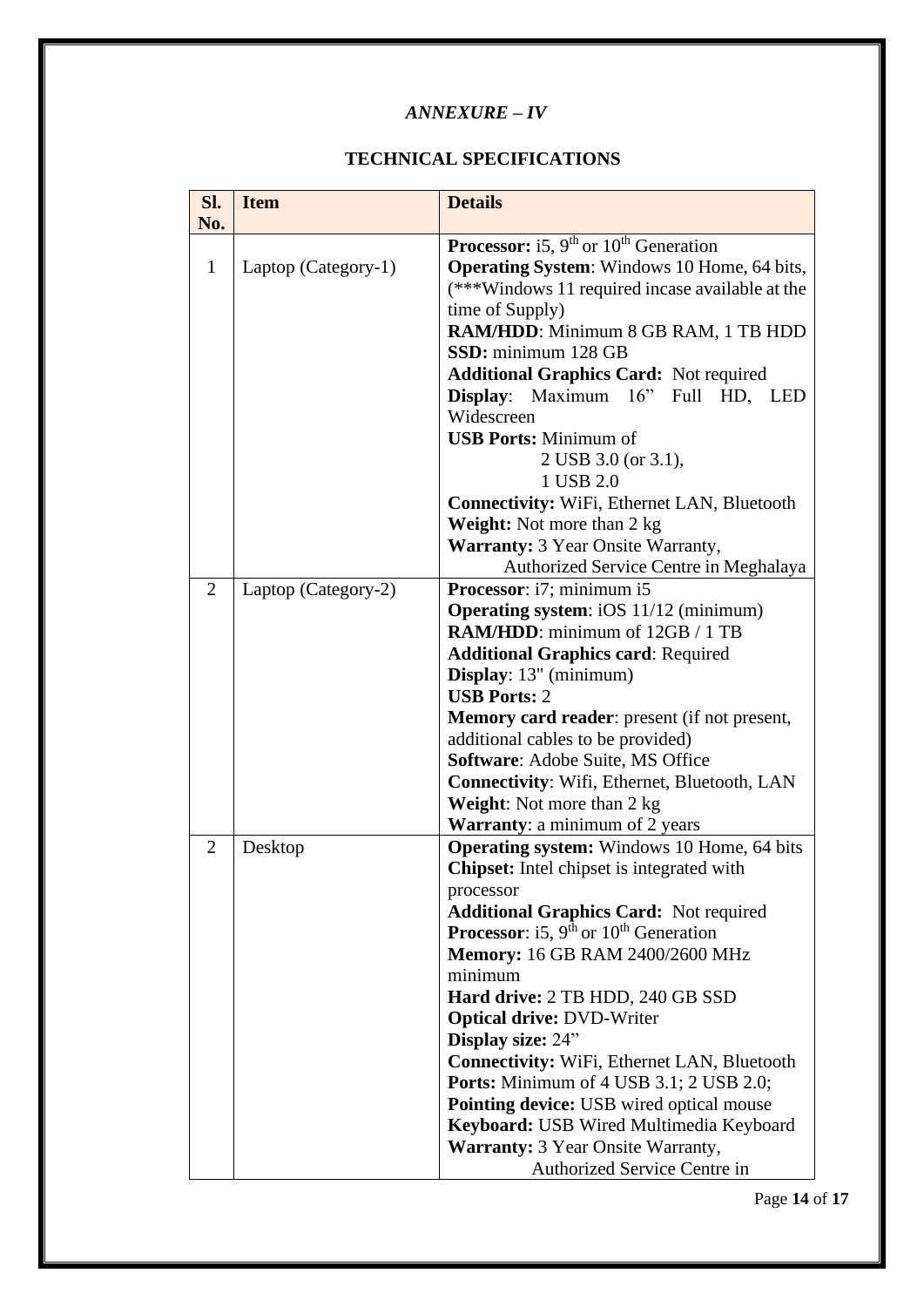|   |                      | Meghalaya                                        |
|---|----------------------|--------------------------------------------------|
|   |                      |                                                  |
|   |                      |                                                  |
| 3 | <b>UPS</b>           | <b>Type:</b> Line Interactive UPS                |
|   |                      | Rating: 1.5 KVA/900 Watts/216VAH                 |
|   |                      | <b>Input Voltage Range: 140V to 300V AC</b>      |
|   |                      | <b>Cold Start and Generator Compatibility</b>    |
|   |                      | <b>Warranty:</b> 2 years on UPS and              |
|   |                      | 2 years on batteries                             |
| 4 | Printer              | Speed: upto 18 ppm or higher                     |
|   |                      | Paper Size: Max A3                               |
|   |                      | <b>Paper Output Capacity:</b> upto 100 sheets    |
|   |                      | Print Resolution: 600x600 dpi                    |
|   |                      | Memory: 512 MB                                   |
|   |                      | <b>Connectivity: USB</b>                         |
|   |                      | <b>Included: Printer, Toner Cartridge, Power</b> |
|   |                      | cord, CDs with Printer software and              |
|   |                      | documentation, USB cable                         |
|   |                      | <b>Warranty:</b> 1 year                          |
| 5 | Scanner (Category-1) | <b>Type: Flatbed</b>                             |
|   |                      | <b>Optical Resolution:</b> atleast 600 dpi       |
|   |                      | <b>Scan Mode: Simplex</b>                        |
|   |                      | <b>Scanner speed:</b> Approx. 8 to 10 sec        |
|   |                      | <b>Maximum Page size: Letter</b>                 |
|   |                      | <b>Color Scanning: Yes</b>                       |
|   |                      | Scan File Format: BMP, JPEG, TIFF, PDF,          |
|   |                      | <b>Searchable PDF</b>                            |
|   |                      | <b>Interface: USB</b>                            |
|   |                      | <b>Included:</b> Scanner, USB                    |
|   |                      | <b>Warranty:</b> 1 year                          |
| 6 | Scanner (Category-2) | <b>Type: Flatbed</b>                             |
|   |                      | <b>Automatic Document Feeder: Yes</b>            |
|   |                      | <b>Optical Resolution:</b> atleast 600 dpi       |
|   |                      | <b>Scan Mode: Simplex and Duplex</b>             |
|   |                      | <b>Scanner speed:</b> Approx. 8 to 10 sec        |
|   |                      | <b>Maximum Page size: Letter</b>                 |
|   |                      | <b>Color Scanning: Yes</b>                       |
|   |                      | Scan File Format: BMP, JPEG, TIFF, PDF,          |
|   |                      | Searchable PDF                                   |
|   |                      | <b>Interface: USB</b>                            |
|   |                      | <b>Included:</b> Scanner, USB                    |
|   |                      | Warranty: 1 year                                 |

**\*\*Time Schedule for supply of materials:** As mentioned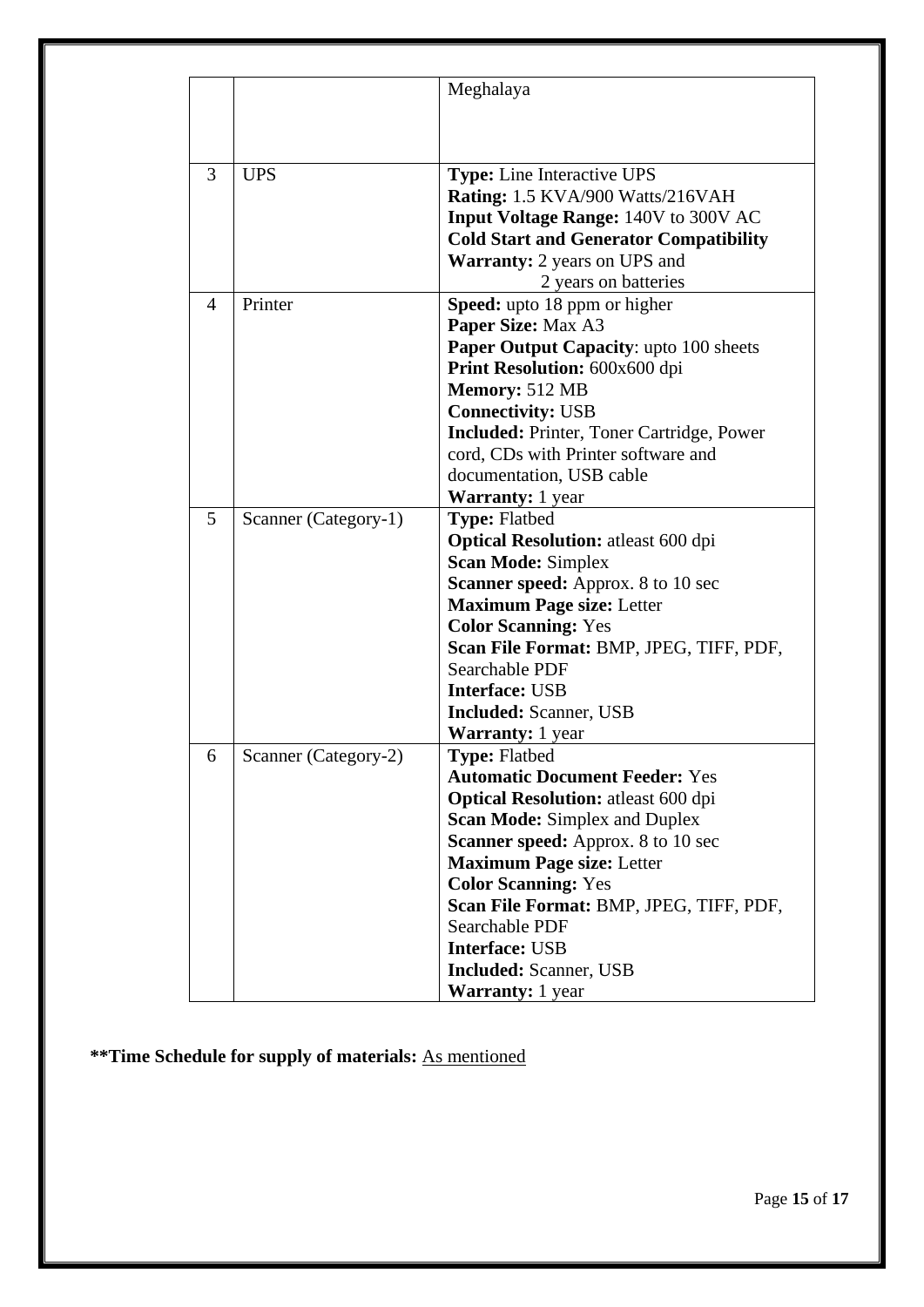## *ANNEXURE-V*

#### **Contract Agreement**

<span id="page-15-0"></span>THIS AGREEMENT made the day of 21 between \_\_\_\_\_\_\_\_\_\_\_\_\_\_\_\_\_\_\_\_\_\_\_\_\_\_\_\_\_\_\_\_*[name of Purchaser]* of the Purchaser's Country (hereinafter called "the Purchaser") of the one part and *[name of Supplier]* of *[city and country of Supplier]* (hereinafter called "the Supplier") of the other part:

WHEREAS the Purchaser invited bids for certain goods and ancillary services, viz., *[brief description of goods and services]* and has accepted a bid by the Supplier for the supply of those goods and services in the sum of \_\_\_\_\_\_\_\_\_\_\_\_\_\_\_\_\_\_\_\_\_\_\_\_\_\_\_\_\_\_\_\_\_\_\_\_\_\_\_\_\_

*[contract price in words and figures]* (hereinafter called "the Contract Price").

#### NOW THIS AGREEMENT WITNESSETH AS FOLLOWS:

1. In this Agreement words and expressions shall have the same meanings as are respectively assigned to them in the Conditions of Contract referred to.

2. The following documents shall be deemed to form and be read and construed as part of this Agreement, viz.:

(a) the Quotation Form and the Price Schedule submitted by the Bidder;

- (b) the Technical Specifications;
- (c) the Terms & Conditions; and
- (d) the Purchaser's Notification of Award.

3. In consideration of the payments to be made by the Purchaser to the Supplier as hereinafter mentioned, the Supplier hereby covenants with the Purchaser to provide the goods and services and to remedy defects therein in conformity in all respects with the provisions of the Contract

4. The Purchaser hereby covenants to pay the Supplier in consideration of the provision of the goods and services and the remedying of defects therein, the Contract Price or such other sum as may become payable under the provisions of the contract at the times and in the manner prescribed by the contract.

IN WITNESS whereof the parties hereto have caused this Agreement to be executed in accordance with their respective laws the day and year first above written.

| Signed, sealed, delivered by | the | (for the Purchaser) |  |
|------------------------------|-----|---------------------|--|
|                              |     |                     |  |

Signed, sealed, delivered by the the (for the Supplier)

Page **16** of **17**